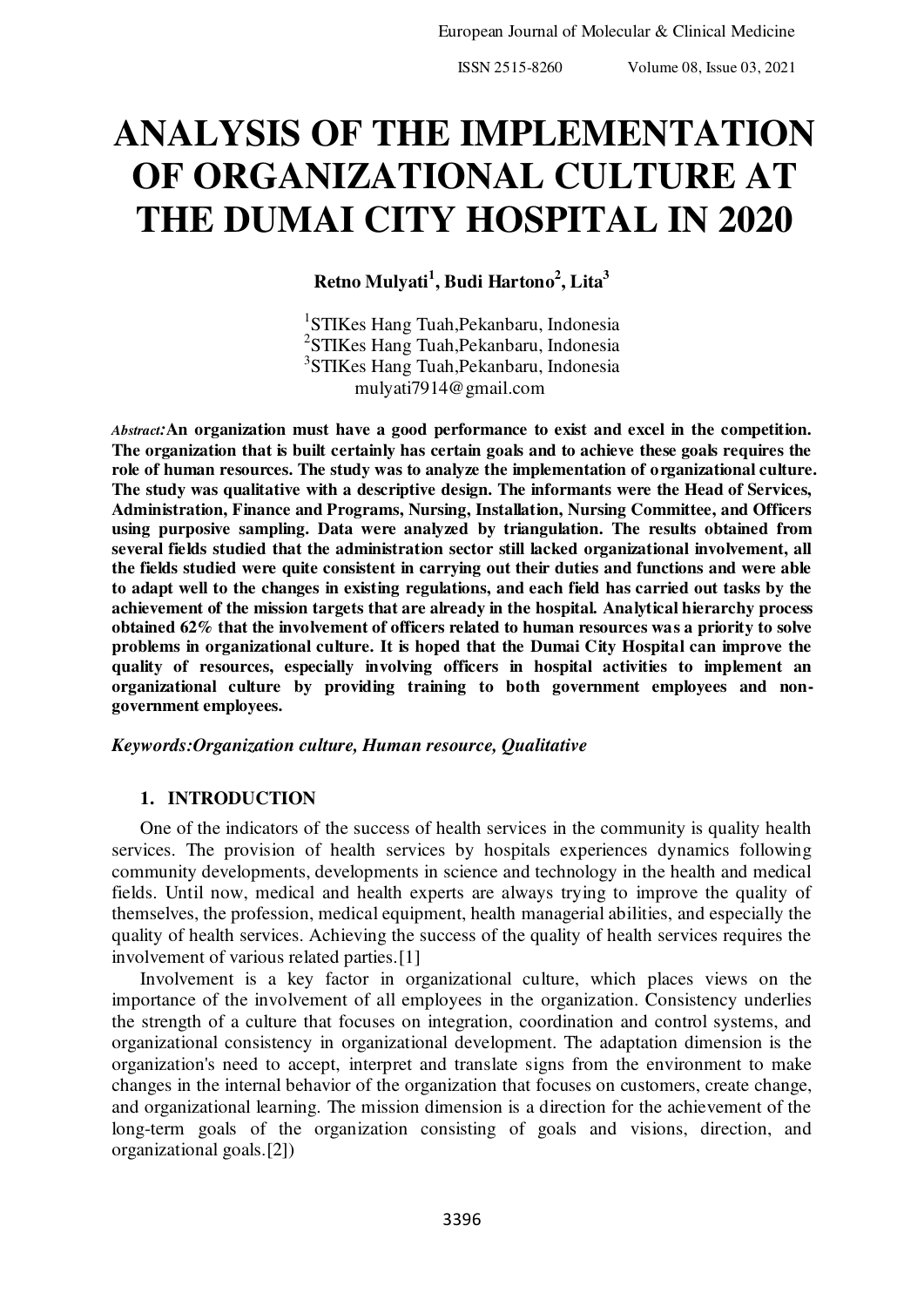An organization must have good performance to exist and excel in the competition. Performance is an indicator of the merits of management decisions in decision-making. Good or high performance can help the organization get benefits, and vice versa if the performance decreases it can be detrimental to the organization. Performance is a set of financial and nonfinancial indicators that offer information on the level of achievement of goals and results.[3] The results of performance are usually related to efficiency and effectiveness. The definition of efficiency and effectiveness according to Stoner and Freeman is as follows: Efficient is the ability to minimize the use of resources in achieving organizational goals means doing it right, while effectiveness is the ability to determine adequate goals means doing the right thing. Efficiency shows the achievement of the most outputs with the least amount of input, while effectiveness shows the completion of activities so that organizational goals are achieved. [4]

Human resources have a very vital function in achieving organizational goals. Various kinds of problems that often occur in organizations are in Human Resource Management (HRM) practices. If we depart from the functions of human resource management, the problems that occur can start from the recruitment, placement, empowerment, and development of the employees concerned. Often we see many employees who do not know clearly what their job is because their competence (knowledge, skills, and abilities) is not sufficient at the time of recruitment. When from the beginning the recruitment has experienced errors, it will result in their performance that is not as expected. Organizational culture is very influential in shaping and giving meaning to organizational members to behave and act, which is passed down from one generation to the next as the character of the organization. Organizational culture can be said to be the values that hold human resources in carrying out their obligations and also their behavior in organizations.[5]

The organizational culture that is applied to an organization is very different and employees must adapt to the existing organizational culture. An organizational culture that is grown and developed will influence employee performance. Employees who can adapt to the organizational culture that is being developed will feel satisfied at work and have high performance. A leader needs a role to achieve organizational goals. A leader in an organization is likened to the captain of a ship who is in charge of determining direction, running the ship, and making decisions about where to take the ship. Leadership is the ability to influence a group to achieve the goals of a vision.[6]

The results of the researcher's preliminary study showed that the implementation of organizational culture in the Dumai City Hospital as a government agency was still weak, especially in the administration sector. The mission of the Dumai City Hospital is to improve the quality and quantity of competitive human resources, by establishing 4 missions, namely establishing prime service joints, improving and realizing the professionalism of quality human resources through education, training, and research, improving and developing service facilities and infrastructure and strengthening an accountable and transparent management function based on information technology. However, this has not been practiced by all hospital employees, where people often complain about the unfriendly attitude of employees and lack of smiles related to public services. The results of a preliminary survey of 15 employees related to perceptions of organizational culture, namely more than half of employees mentioned the implementation of culture is still weak. A weak culture can be seen from employees not knowing the vision and mission of the hospital, lack of teamwork, and unclear division of employee duties, namely the absence of main duties and targets for the individual employee performance index. Researchers argue that organizational culture is a variable related to employee performance achievement.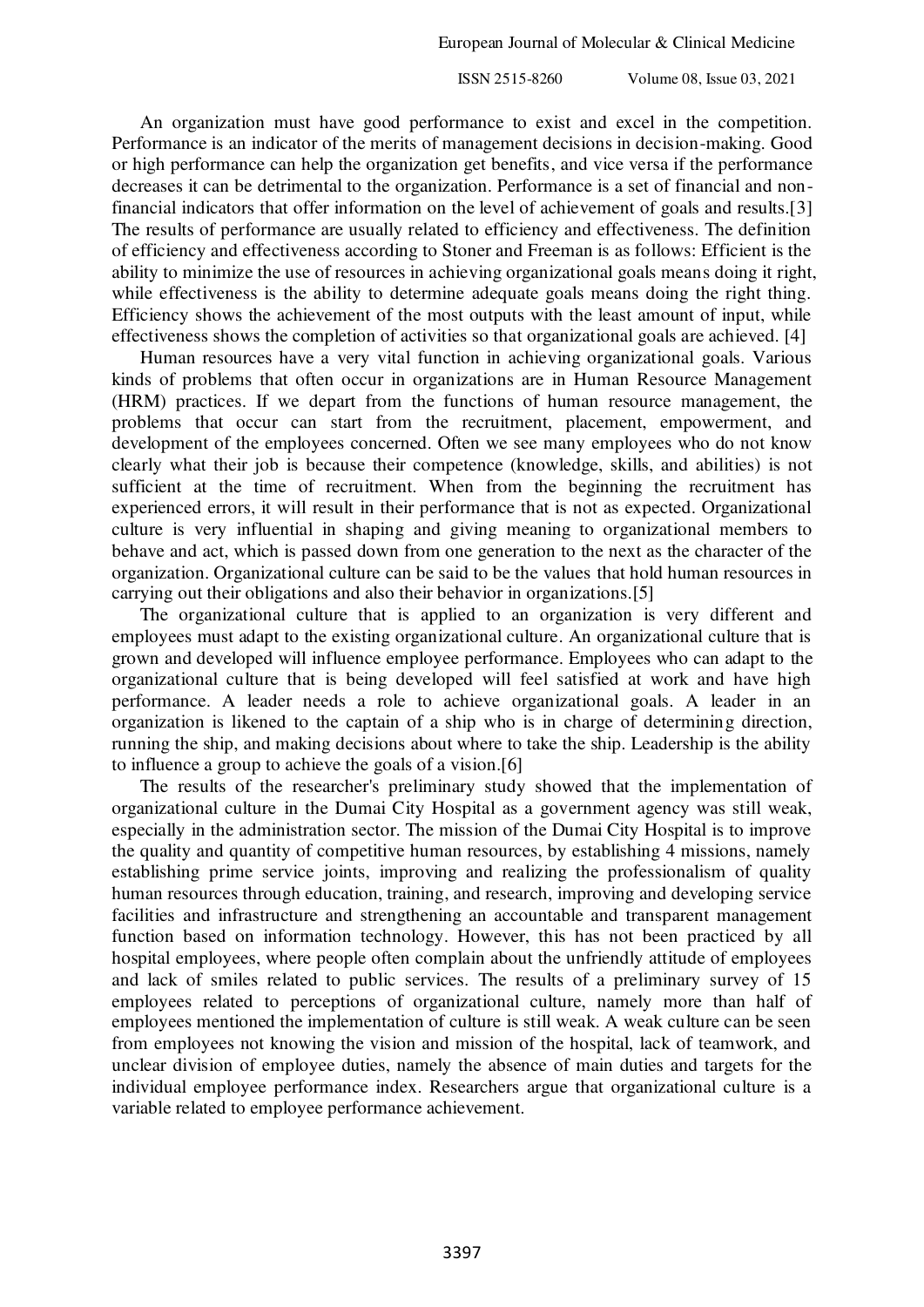#### **2. METHODS**

The study was qualitative research with a descriptive design and applied the analytical hierarchy process method. Ten informants were selected by purposive sampling with criteria: 1) informants know the problem more broadly and deeply in connection with the object of research, and 2) informants can be trusted and competent as a source of data concerning the object of research. Data were collected using in-depth interviews to find out how the organizational culture of employees at the Dumai City Hospital, and observations of the employee organizational culture in the field. Data were analyzed using Miles and Huberman's interactive model data analysis techniques which include data reduction, display data, and conclusion drawing/verification.[7]

## **3. RESULTS**

#### *Analysis of organizational culture in terms of involvement*

Based on the results of interviews with informants, the overall organizational culture in terms of involvement has been carried out well, but there are still obstacles in the field in the Administration section. This can be seen from the quotation from the Head of Administration, which is as follows*:*

*"If I think so far for the involvement of staff, especially in this administrative division, it is still not optimal, yes, because there is still an overlap related to the main tasks and functions, so here there are fewer civil servants, compared to honorarium workers, so the division of tasks is still not evenly distributed, so they this works waiting for orders from superiors only "(If 2).* 

The results of the quotations from the Head of Administration are not the same as the heads of other fields who state that in their field there is no problem regarding the involvement of officers in the organization. This can be seen from the results of other informant interviews, as follows:

*"Well, about this problem, as my leader, I involve them all, so they carry out all their activities, now it's their turn that they have something they can't afford, so they can discuss this with the section head or go straight to me. So, usually, I regularly gather them once a month to ask whether there is anything that needs to be conveyed and if there is, maybe we need to hold a meeting in our field. Anyway, we are involved here because we are a TEAM "(If 1).* 

The results of the interview above are supported by the results of tracing documents regarding training, especially in the field of nursing.

#### *Analysis of organizational culture in terms of consistency*

Based on the results of interviews with informants, overall about organizational culture in terms of consistency there is no problem, even though there have been regulatory changes caused by the Covid-19 pandemic problem, all fields have carried out their duties consistently, and this has no impact on organizational culture. . This can be seen from the quotation from the Head of Service, which is as follows:

*"Well, as leaders we have to be firm with us, but not stiff, ma'am, this is to improve the performance of members as well, especially in matters of ethics and discipline. For this nurse, it's not surprising anymore, because the academy period has been learned like this, and we who are in the field of nursing happen to be in direct contact with patients, so we have to be disciplined. For those who are not disciplined, there have been a long time ago, it is stated in Government Regulation No. 53/2010 concerning disciplinary punishment"(If 4).* 

*Analysis of organizational culture in terms of adaptability*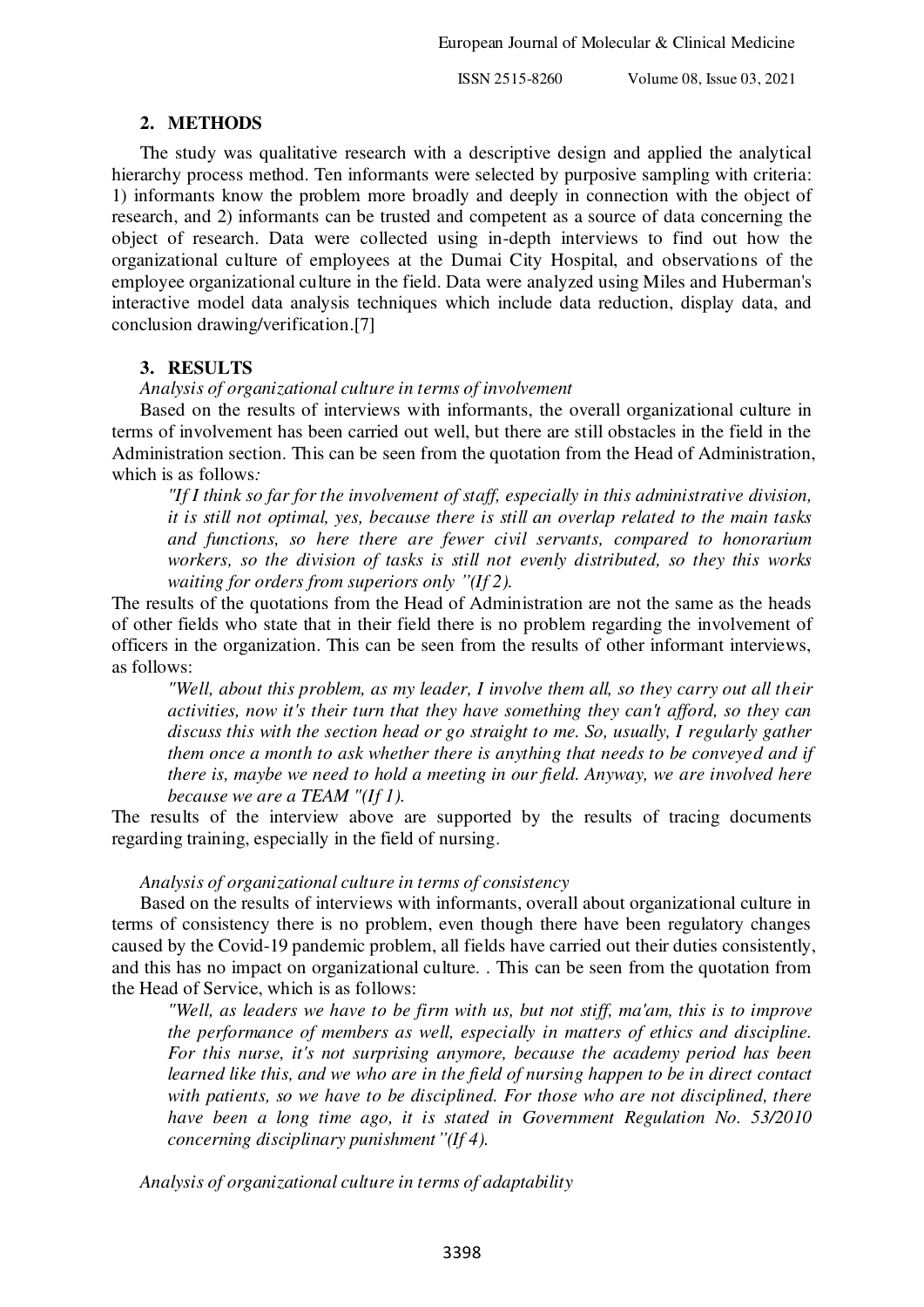European Journal of Molecular & Clinical Medicine

ISSN 2515-8260 Volume 08, Issue 03, 2021

Based on the results of interviews with informants, as a whole about organizational culture in terms of adaptability. In the beginning, there were regulatory changes caused by the COVID-19 pandemic problem. Some sectors experienced difficulty adapting to the new regulations, but over time they were able to adapt to these changes. This can be seen from the quotation from the Head of Service, which is as follows:

*"So far, if I see the changes in this field are more budgetary, our budget has been cut since Covid because the budget cuts were used for prevention and overcoming Covid, so far the changes have been like that, but it has no impact on us. , we still work following our respective main duties. So indeed the source of the APBD is allocated for handling covid through an intermediary mechanism for regional heads which makes it easier for the process of procuring services and disbursing funds. Also, now we have a non-cash transaction system, which was previously carried out in the financial sector and was done manually or pay in cash, continue to be socialized and immediately practiced at Bank Riau Kepri. We also carry out DAK proposals in an integrated manner in the Krisna application or collaborative planning and budget performance information previously done manually at the Ministry of Health "(If 3).* 

*Analysis of organizational culture in terms of mission* 

Based on the results of interviews with informants, the overall organizational culture in terms of mission. In this case, all areas in the hospital have tried their best to achieve the hospital's mission, both long and short term. This can be seen from the quotation from the Head of Service, which is as follows:

*"Indeed, every hospital has a mission and that is our target that we must achieve. For the long term, we have to make adjustments, as well as for the short term. But so far we have worked maximally enough to maintain the hospital's mission, though "(If 2) Alternative Analytical Hierarchy Process (AHP) Method* 

Based on the results of interviews at the Dumai City Hospital, there are problems in organizational culture from the elements of human resources and involvement, from the results of the interviews found alternatives to these problems by assessing the qualitative factors that were put forward subjectively. This assessment is given by comparing between elements. The comparison is done by providing a score. Rimantho, Rachel, Cahyadi, and Kurniawan said that the hierarchy in AHP is intended to be descended from the level starting from the objectives of a relevant criterion, sub-criteria, and alternative alternatives at the next level sequence, which can be used to determine whether it is running by the prevailing organizational culture. [8] Based on the above discussion, the researcher carried out the scoring filled in by the informants, the score assessment was carried out in each research variable based on the in-depth interview matrix from the informants to get priority alternatives in the management of solving problems in human resource and involvement.



 **Figure 1. Organizational Culture Scheme with the AHP Concept**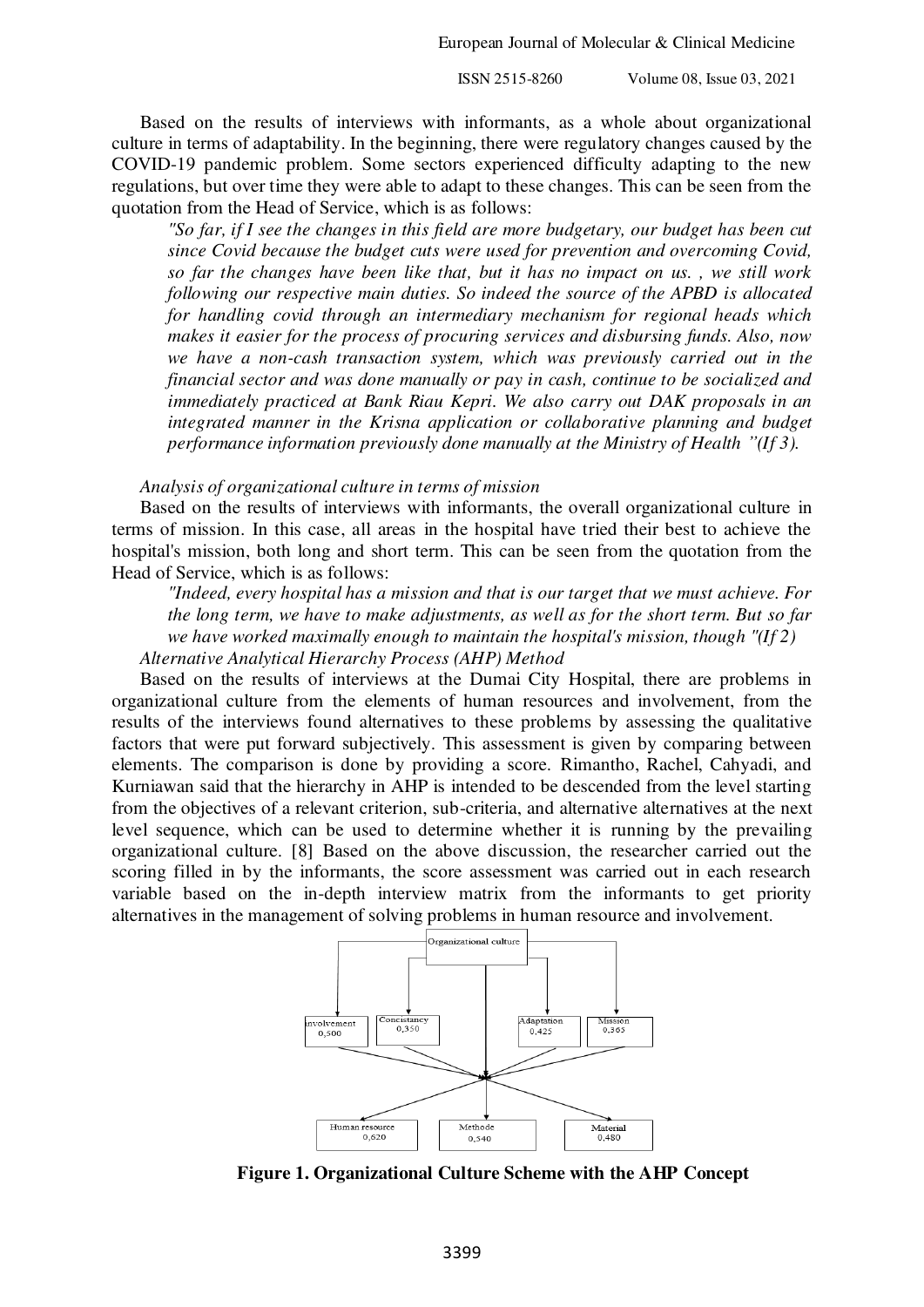The results of the AHP analysis of the global priority calculation (Hierarchical Structure Chart) show that to achieve the goal of optimizing organizational culture, we must look at the problems, because the weighting of the biggest involvement criteria is 50% and the best alternative for engagement using the proposed strategy is to improve the quality of human resources by weight 62%. The results of weighting and priority to achieve the target of organizational culture optimization, the criteria for involvement from the results of the analysis, and theoretical support are the priority because the criteria for involvement have a criterion weight (0.500). The second priority criterion is an adaptation with the criterion weight (0.425), this shows that to achieve a good organizational culture in addition to the criteria for involvement, the adaptation criteria also have an important role.

| Criteria    | Weight criteria | Priorities |
|-------------|-----------------|------------|
| Involvement | 0.500           |            |
| Consistency | 0.350           |            |
| Adaptation  | 0.425           |            |
| Mission     | 0,365           |            |

Table 1: Alternative Aspect to Main Objectives Weights and Priorities of Alternatives to Main Objectives

The results of weighting and priority to achieve the goal of optimizing organizational culture, the weighting of the alternative optimization of human resources, the greatest weight, namely (0.620), this can be the first alternative for maximization.

| Alternative    | able 2. Fullman ve Fispecis to infain Objectives Weights and Findinies of Fullman vesto Main Objecti<br>Weight alternative | <b>Priorities</b> |
|----------------|----------------------------------------------------------------------------------------------------------------------------|-------------------|
| Human resource | 0.620                                                                                                                      |                   |
| Method         | 0.540                                                                                                                      |                   |
| Material       | 0.480                                                                                                                      |                   |

Table 2: Alternative Aspects to Main Objectives Weights and Priorities of Alternatives to Main Objectives

The results obtained from the Consistency Ratio (CR) calculation show that all informants have met CR, where the CR value was less than  $10\%$  (CR  $\leq$  0.1) so that it can be used for data analysis. In other words, the results of this test can confirm the priority of the problem in this research was human resources.

Based on the AHP results, it was known that Human Resources have the highest global priority value, which was 62%. A higher weight value for each alternative was proportional to the optimal performance and attendance reports from each field in hospital management, therefore it was expected for Dumai City Hospital to prioritize alternative Human Resources in organizational culture.

## **4. DISCUSSION**

According to Hasan and Morton in their research, with a hierarchy, a complex problem can be broken down into groups which are then arranged into a hierarchical form so that the problem will appear more structured and systematic. [9] According to Rimantho et al. said that the hierarchy in AHP is intended to be a descending order of levels starting from the objectives of a relevant criterion, sub-criteria, and alternative and the next level determined by the Dumai City Hospital [8].

Based on the research results, it was known that there were still several areas that were still constrained by organizational involvement, one of which was the Administration. This was because in the administrative division there was no clear task and function. After all, some officers are honorary statuses who worked only when instructed by their superiors. The results of weighting and priority to achieve the goal of optimization of organizational culture, the criteria for involvement from the results of analysis and theoretical support were the priority because the criteria for involvement had a criterion weight (0.500).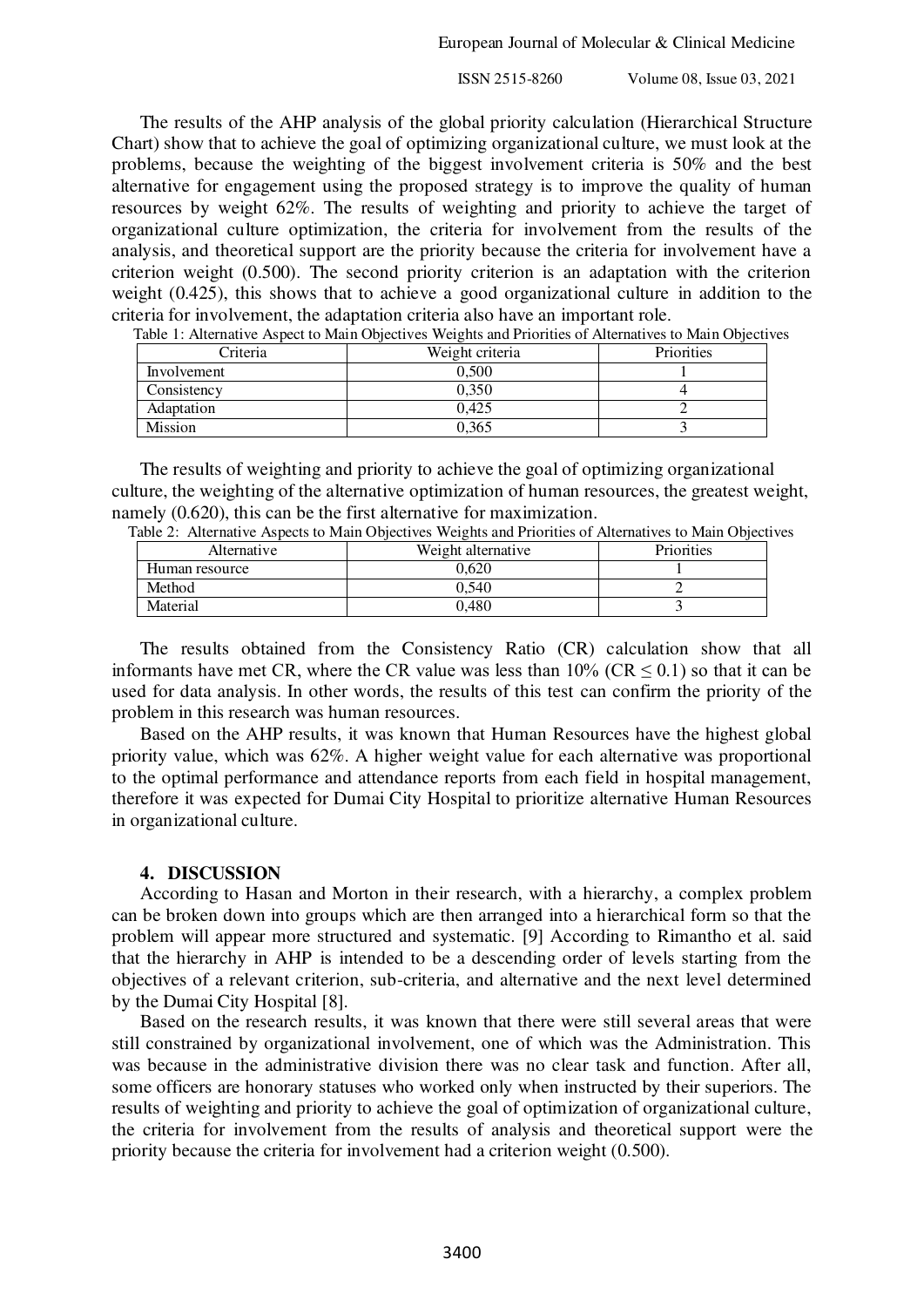This is in line with Isnada, which states that employee involvement in activities in a company can affect organizational culture. [10] According to a study by Arifudin, Aldisa, Brasit, Nurdin, and Parawansa employees who are involved in activities will create a good organizational culture in the field of hospital services [11]. According to research by Wardani, Mukzam, and Mayowan, the results of the research simultaneously show that the principle of familiarity and integrity has a significant effect on employee performance. The results of the study partially show the principle of familiarity has a significant effect on employee performance. [12] The results of the study partially note that the principle of integrity has a significant effect on employee performance. Based on the results of the study shows the principle of integrity has a dominant effect on employee performance.

Based on the research results, it is known that there are no problems, even though there have been changes in regulations caused by the Covid-19 pandemic problem, all fields have carried out their duties consistently, and this has no impact on the organizational culture at the Dumai City Hospital. This can be influenced by the behavior of leaders who are firm in fostering their subordinates in their respective fields. The results of weighting and priority to achieve the goals of optimization of organizational culture, the criteria for consistency from the results of the analysis, and theoretical support are the fourth priority because the consistency criteria have a weighting criterion (0.350).

This is in line with Isnada, which states that employee consistency affects organizational culture. [10] According to a study by Arifudin, Aldisa, Brasit, Nurdin, and Parawansa, employees who have good consistency will create a good organizational culture in the field of hospital services. [11] The results of Supardi, Putra, and Ansarullah stated that the results of the analysis of individual initiative variables on employee performance have an influence significantly on the increase in employee performance. [13]Rajana states that there is an effect of individual initiative on employee performance in public accounting firms in Surabaya, which states that the characteristics of individual accountants 'initiatives are proven to affect the performance of public accountants in Surabaya. [14] Novziransyah said that it is proven to affect accountants' performance. [15]

Based on the results of the study, it is known that there have been regulatory changes caused by the Covid-19 pandemic problem, and several fields have difficulty adapting to new regulations, but over time they can adapt to these changes. This can be influenced by leadership behavior and good teamwork in carrying out work. The results of weighting and priority to achieve the goals of organizational culture optimization, adaptation criteria from the results of analysis and theoretical support are the second priority because the criteria for involvement have a criterion weight (0.425).

The research is in line with Sinaga, which states that the results of the analysis of the characteristics of tolerance for risky actions have an influence on improving performance and the results of this test mean that the application of organizational culture through tolerance for risky actions cannot be ignored. [16]

Based on the research results, it is known that all fields in the Dumai City Hospital have tried their best to achieve the hospital's mission, both long and short term. They work hard, this is supported by the fact that in 2018 the accreditation of the Dumai City Hospital has increased from Madya to Plenary until now. According to the assumptions of the researcher, the mission is a direction to the achievement of meaningful long-term goals in the organization. The mission describes the goals and meanings which are translated into the external goals of the organization. The characteristics of the mission include the goals and visions of the organization, direction, and achievement of organizational goals. The results of weighting and priorities to achieve the goals of optimizing organizational culture, the mission criteria from the results of the analysis and theoretical support are the third priority because the mission criteria have a criterion weight (0.365).